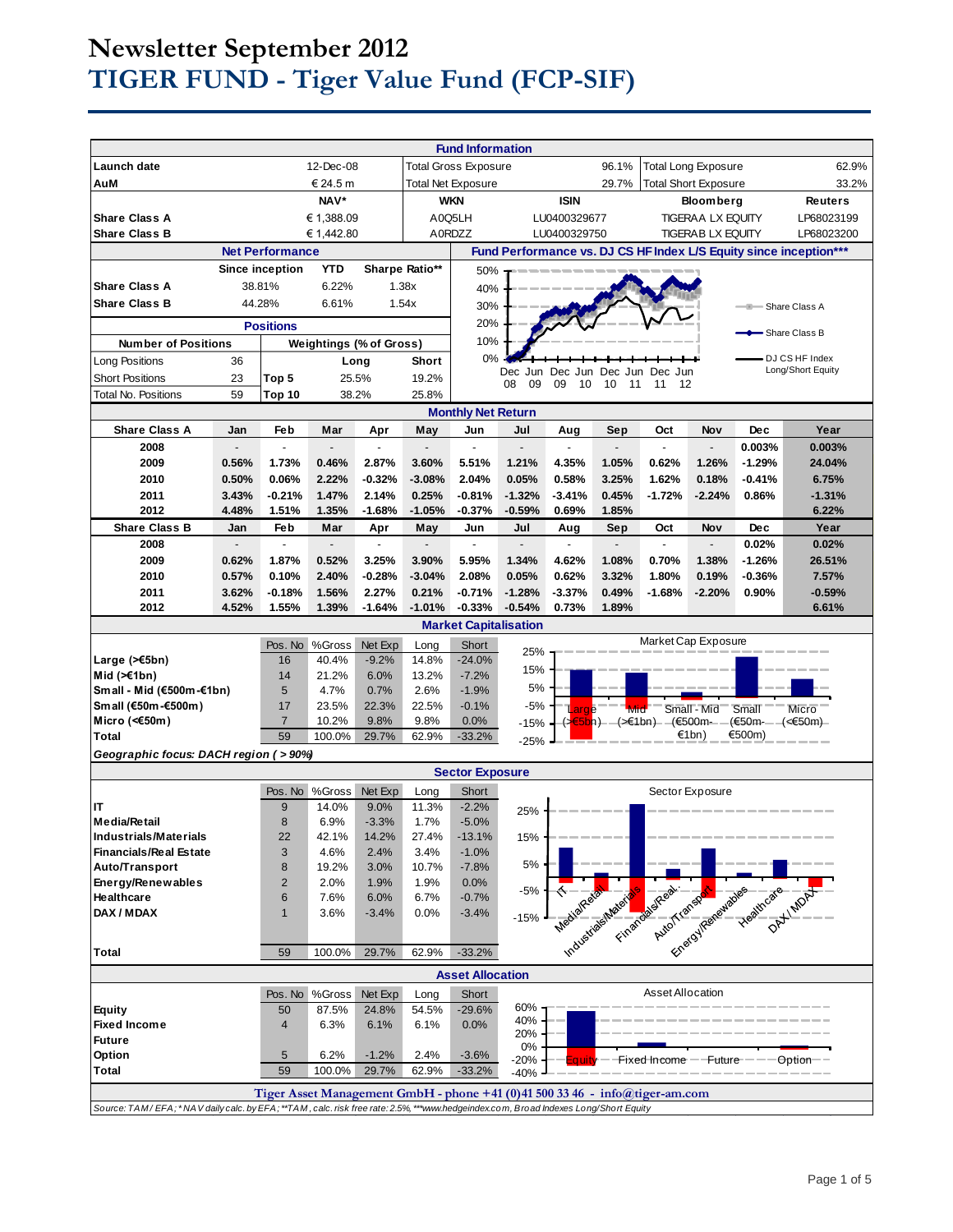# **Tiger Value Fund – September 2012**

## **O Returns: +1.85% (class A)/+1.89% (class B)**

In September the Tiger Value Fund had a positive net return of +1.85% for share class A and +1.89% for share class B, making a cumulative net return of  $+6.22\%/6 + 6.61\%$  in the year-to-date and  $+38.81\%/6$  $+44.28\%$  since inception (share class A/B).

### **O Commentary: Large caps still outperforming small caps**

In September we further increased our adjusted net exposure from around 17% to 24% (or 30% incl. 6% fixed income linked investments). As highlighted in our previous newsletters large caps outperformed small caps and continue to outperform, i.e. investors find much more interesting opportunities in the small & midcap universe compared to large caps. Short term we see only limited upside for various DAX and MDAX companies. As value investors we will stick with our attractive valued stocks and will continue to short expensive companies with negative catalysts.

Our key positive contributors in September were Deutz, Francotyp-Postalia, BWIN, Volta Finance and Mühlhan adding +218bp to the Fund's performance. On the negative side, Kontron cost the Fund -53bp as most investors are still very hesitant to buy into the stock prior to the announcement of its potential restructuring program. With the two key private equity shareholders we believe that the downside in the stock should be limited.

Despite the ongoing liquidity rally we were able to limit our hedging costs via profit taking at some of our single short positions after earnings disappointments. Overall our single shorts cost the Fund -20bp and the DAX option hedges cost -27bp.

### **O Discussion: Rhön-Klinikum AG – failed takeover but crowded interest**

We have been invested in Rhön-Klinikum AG (RHK:  $\epsilon$ 15, MCap:  $\epsilon$ 2bn), the top 3 private hospital group in Germany, many times and have usually sold the shares on spikes post takeover rumors. After the failed takeover attempt by Fresenius, and subsequent share price drop, we have again started to build a position in its shares as well as through the sale of put options. Our short put option position yields 40% annually, quite attractive risk return profile for a defensive underlying/stock trading near all time lows with multiple strategic investors.

We see the current share price weakness as an opportunity as the stock is also under selling pressure due to risk arbitrage hedge funds which are still forced by their financing banks to unwind the RHK position after the takeover definitely failed in September. At the same time new strategic investors such as Braun, Sana and Asklepios announced 5% stakes. We wouldn't be surprised to see further control filings of one of the above mentioned investors particularly from Sana which has a very solid financial position. We had the pleasure to have a detailed discussion of RHK strategic alternatives and its shareholders in a meeting with the CFO Dr. Hamann one day prior to his resignation. Also the CEO will leave at year end and we see this as an indication that RHK is still for sale and that its shareholder structure should change over the next 12 months.

Furthermore, we like the stable hospital business and see up to 4% margin improvement potential over the next two years. At the same time FCF should improve to  $\epsilon$ 250-300m by 2014 implying a FCF Yield of up to 15% and the dividend yield could easily reach 7% by 2014, attractive for a company with limited downside due to crowded strategic buyers fighting to get a decent stake in the company.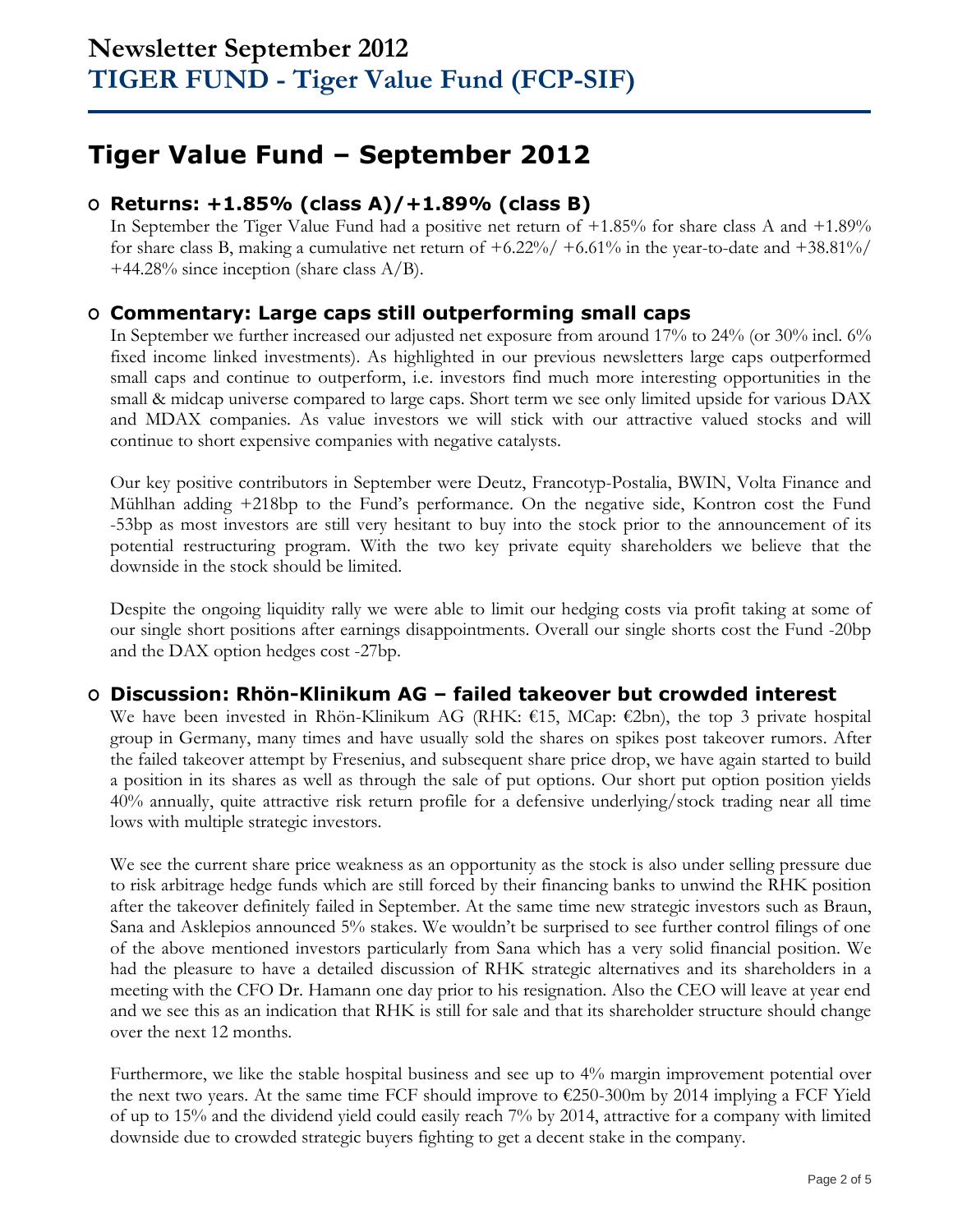## **o Outlook: Attractive opportunity set for long/short equity funds**

We are still very concerned regarding the near term earnings outlook for most companies but many investors still run their portfolios with low exposures to equity markets and therefore market set backs are likely to get seen as an opportunity to buy on dips. At the same time investors may stay cautious short term and prefer Blue Chips and defensive stocks with sufficient trading volumes rather than small & midcap companies. This could drive valuations of larger defensive companies to fresh new all time highs while smaller companies may continue to trade at very low valuation multiples.

We continue to find various undervalued investment ideas with company specific catalysts and at the same time we have lots of ideas to short stocks with negative catalysts and structural issues. We believe that the current market environment is one of the best opportunities for long/short equity which we have witnessed since the start of the fund in December 2008. We have therefore adopted a higher gross exposure of around 80-100% currently vs. 50-60% over the last 12 months, but have only slightly increased our net exposure to around 25-30% (or 19-24% excluding fixed income investments) vs. 20- 25% over the last 12 months. We remain focused on generating alpha (stock picking) for our investors rather than trying to chase beta (general market timing).

In November we will launch the Tiger German Opportunities Fund a public long only fund (UCITs IV) with daily liquidity. For this fund we teamed up with the buy-side research boutique Schömig & Gschrei GbR and our Swiss partner the PHZ Privat- und Handelsbank AG in Zürich. The fund will focus on undervalued German large and midcap companies with a substantial margin of safety. Please don't hesitate to get in touch with us if you require any additional information on the Tiger German Opportunities Fonds or the Tiger Value Fund (contact details see page 4).

## *The Tiger Value Fund Desk, 15th October 2012.*

**Matthias Rutsch Marc Schädler Peter Irblad**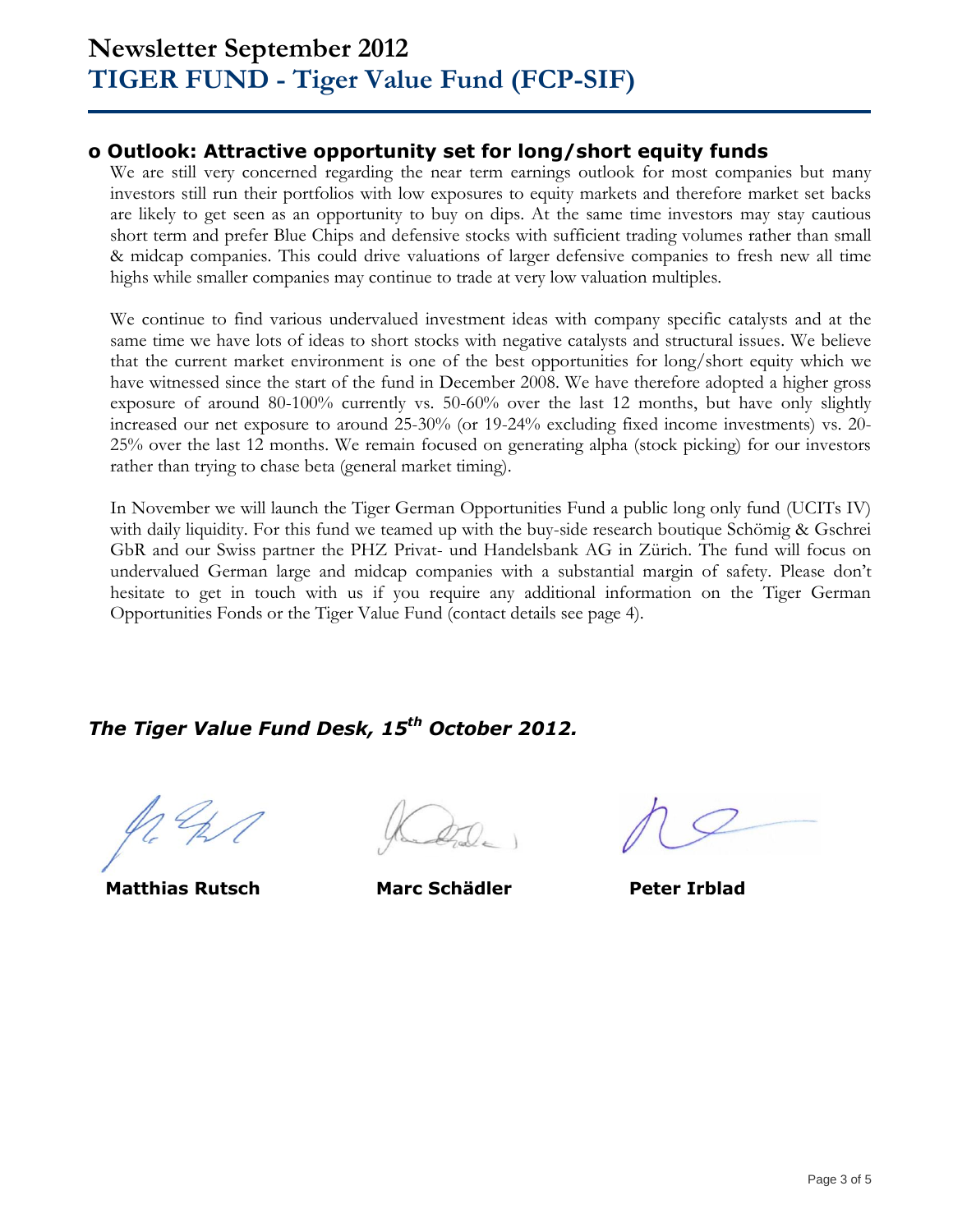### **Objectives**

The objective is to identify undervalued companies with external catalysts and/or initiate pro-active measures to create shareholder value. The fund aims for a 5 year return of 10-15% p.a. with strong focus on capital preservation.

#### **Investment Strategy**

The Investment Advisor is a fundamental long-short equity stock-picker. The fund seeks undervalued small and midcap companies where a number of issues, which in our opinion can be improved, are sub-optimizing the company's public market value. For each position we perform a detailed research process including a 360 degree research approach and 10 point scoring system.

The managers foresee a direct dialog with the company as well as with other shareholders to support management to initiate value creating measures. Their partner network i.e. other shareholders, consultants, sector experts, media etc. will help to impact positive change.

The fund intends to engage in 15-30 long investments with a target net long exposure of around 50%. The geographic focus is likely to be Germany, Switzerland and Austria.

| <b>Fund Information</b>  |                             | <b>Fee Structure and Risk Management</b> |                           |  |  |  |
|--------------------------|-----------------------------|------------------------------------------|---------------------------|--|--|--|
| Currency                 | <b>EUR</b>                  | Admin/Custodian Fee                      | Up to 0.49%               |  |  |  |
| Legal Entity             | <b>FCP-SIF</b>              | Advisory (Mgmt) Fee                      |                           |  |  |  |
| <b>Fund Domicile</b>     | Luxembourg                  | Share Class A                            | $2.0\%$                   |  |  |  |
| <b>Fund Structure</b>    | Open-ended multi-class      | Share Class B                            | 1.5%                      |  |  |  |
| Style mandate            | Long/Short and Active Value | Performance Fee                          |                           |  |  |  |
| Investment Minimum       |                             | Share Class A                            | 20%                       |  |  |  |
| Share Class A            | € 125,000                   | Share Class B                            | 15%                       |  |  |  |
| Share Class B            | € 5,000,000                 | Hurdle Rate                              | None                      |  |  |  |
| Sub. Frequency           | Monthly                     | Highwater Mark                           | Yes.                      |  |  |  |
| Red. Frequency           | Monthly                     | Eligible Investors                       | See Issue Document        |  |  |  |
| <b>Redemption Notice</b> |                             | Leverage                                 | Maximum 200% of NAV       |  |  |  |
| Share Class A            | 3 months                    | Fund Benchmark                           | DJ CS HF Index L/S Equity |  |  |  |
| Share Class B            | 6 months                    |                                          |                           |  |  |  |

#### **Fund Advisor Details and Service Providers**

| <b>Investment Advisor</b> | Tiger Asset Management GmbH                  |
|---------------------------|----------------------------------------------|
| Contact                   | Matthias Rutsch, Phone: +41 (0)41 500 33 46  |
|                           | Peter Irblad, Phone: +41 (0)41 500 33 45     |
|                           | Marc Schädler, Phone: +49 (0)40 226 32 35 11 |
| Sub-Advisor               | PHZ Privat- und Handelsbank Zürich AG        |
| Contact                   | Phone: +41 (0)43 443 71 00                   |
| <b>Management Company</b> | Alceda Fund Management SA                    |
| <b>Prime Broker</b>       | SEB AB                                       |
| <b>Administrator</b>      | European Fund Administration SA              |
| Custodian                 | <b>SEB SA</b>                                |
| <b>Auditor</b>            | <b>PriceWaterhouseCoopers</b>                |